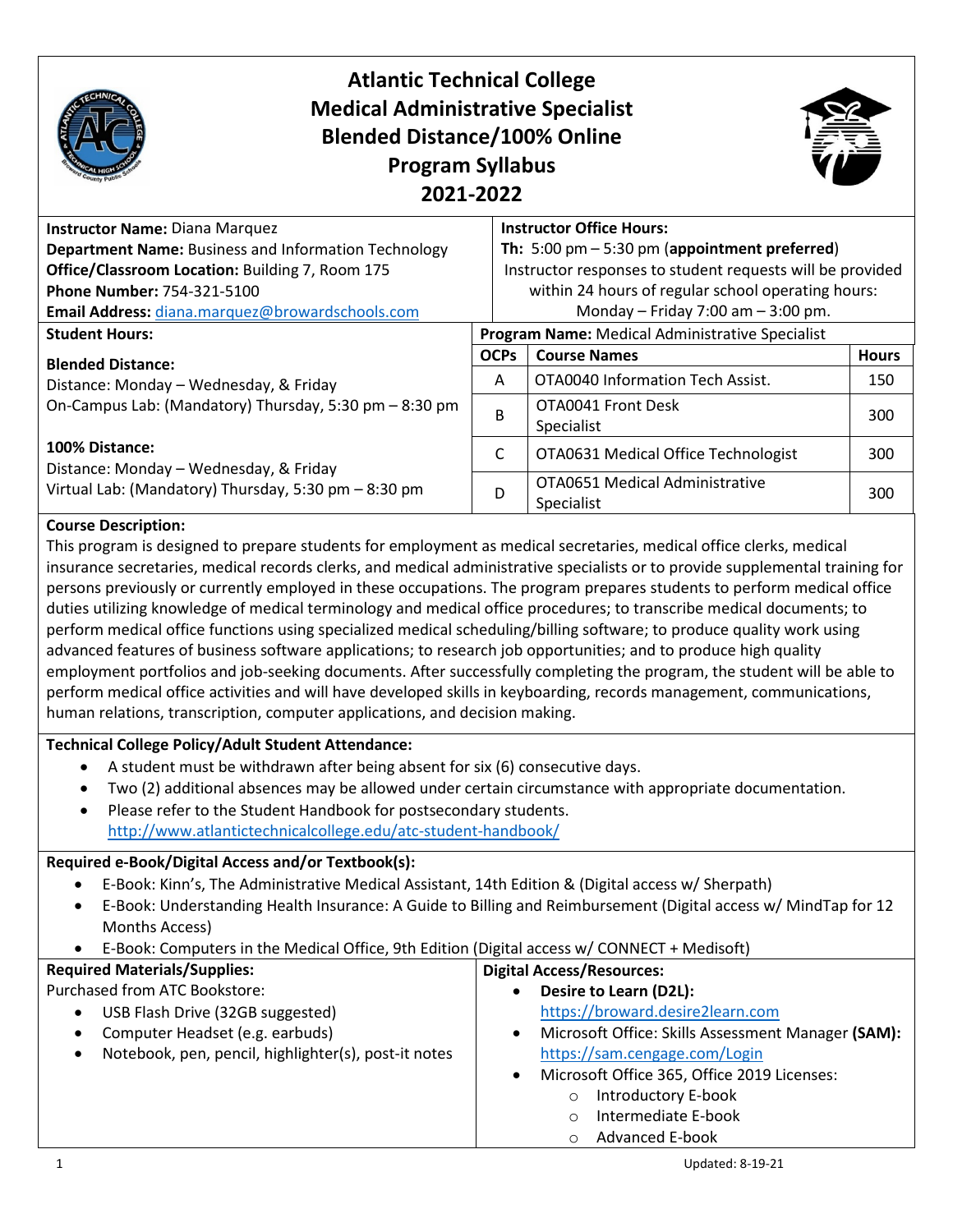|                                                                                         | <b>GMetrix: www.GMetrix.net</b><br><b>MindTap:</b> Understanding Health Insurance<br><b>Sherpath:</b> The Administrative Medical Assistant<br><b>CONNECT:</b> Computers in the Medical Office |
|-----------------------------------------------------------------------------------------|-----------------------------------------------------------------------------------------------------------------------------------------------------------------------------------------------|
| All required books and most materials/supplies can be purchased from the ATC bookstore. |                                                                                                                                                                                               |
| Stop by during operational hours for pricing and purchasing information or visit:       |                                                                                                                                                                                               |
| https://www.atlantictechnicalcollege.edu/bookstore-price-list/.                         |                                                                                                                                                                                               |
| <b>Grading System:</b>                                                                  | <b>Additional Program Specific Grading Information:</b>                                                                                                                                       |
| $90 - 100\%$<br>A                                                                       | Daily/Classwork 25%                                                                                                                                                                           |
| B<br>$80 - 89\%$                                                                        | Quizzes/Tests<br>25%                                                                                                                                                                          |
| 70 - 79%                                                                                | Exams/Projects<br>50%                                                                                                                                                                         |
| $60 - 69%$<br>D                                                                         |                                                                                                                                                                                               |
| F<br>$0 - 59%$                                                                          |                                                                                                                                                                                               |
| Incomplete                                                                              |                                                                                                                                                                                               |

# **Online Course Grading Policy:**

Online students' grades and attendance are based on the following:

- Scheduled assignments are due each **Sunday by 11:59 pm**. Late submission of work will affect the assignment grade.
- Students assume full responsibility for the content and integrity of submitted work. As the guiding principle of academic integrity, a student's submitted work, examinations, reports, projects, etc. must be his/her own.
- Unless otherwise stated by the instructor, physical or digital references including books, charts, graphs, diagrams, photos, notes or calculators may not be utilized during assessments or exams.
- Exams may include an oral or lab/skills component and final exams will be completed in-person during a lab session.

# **Make Up Work Policy (CTE Adults):**

Each student is expected to follow the daily/weekly assignments pacing schedule.

**Late Assignment Policy:** Late assignment(s) will **NOT** be accepted. All assignments should be submitted as directed each week. Any assignment submitted via Desire 2 Learn and marked late will be considered as late. All assignments count towards the final grade. Students are encouraged to establish connections with other students to get notes and assignments from missed classes. Students must contact the instructor as soon as possible after missing an assignment to make the necessary arrangements with the instructor.

**Make-up Exam Policy:** There are no makeup for exams.

#### **Computer Requirements for Online Students**:

- Internet bandwidth speed of at least 5 Mbs
- 128 GB hard drive or larger
- Full QWERTY Keyboard and mouse
- 4 GB RAM or higher
- 2 GHz Intel Processor or faster
- 14-inch sized screen or larger with 720 x 1280 resolution or greater, (two monitors are recommended but not required)
- Windows 10 or MAC OS  $X^*$  latest version
- Chrome or Firefox web browser latest version
- Anti-virus program (updated regularly)
- Webcam & microphone is necessary

*\*Note: Google Chromebooks and MAC OX is NOT recommended for Business Programs.*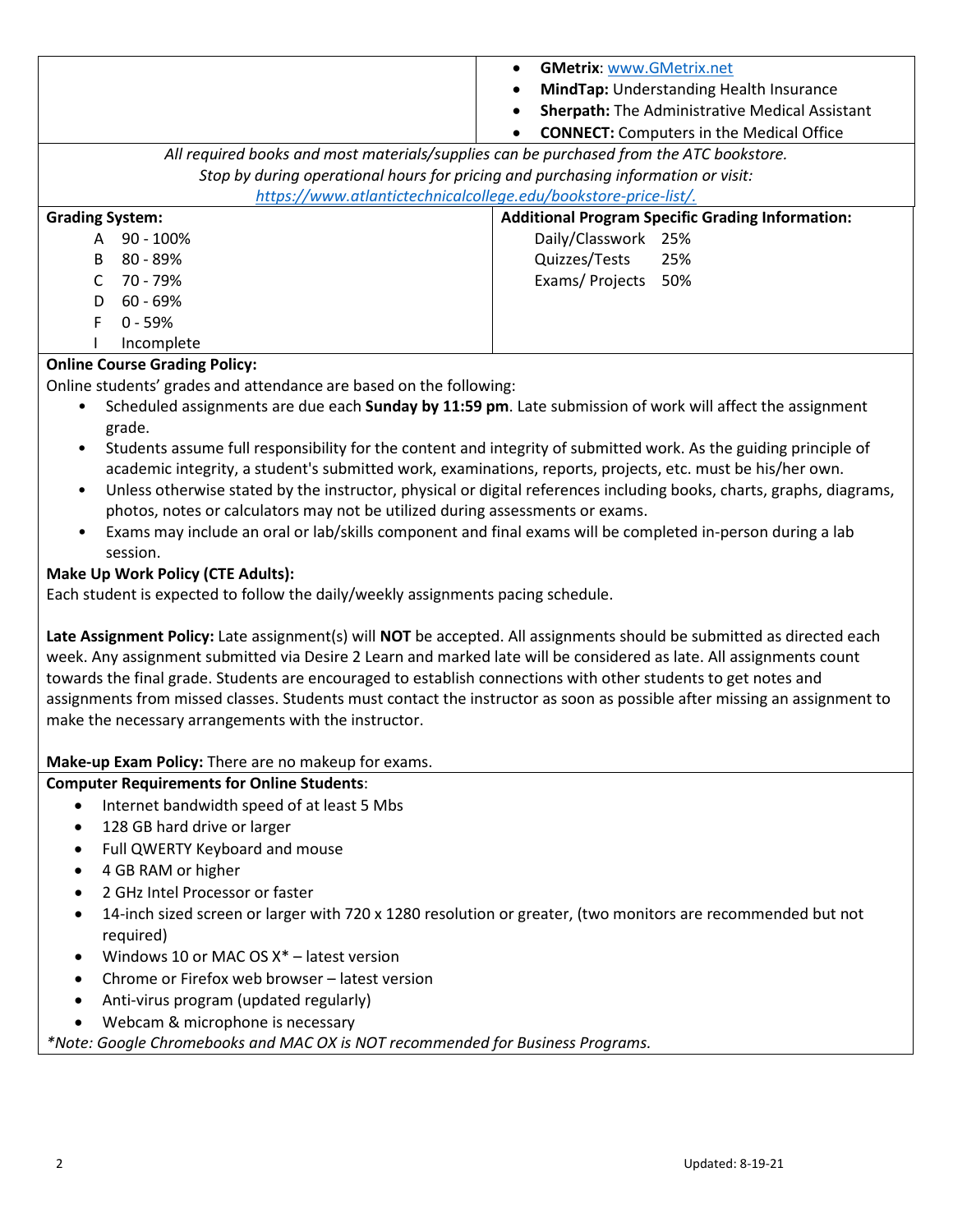### **View Your Grades:**

### **Grades can be viewed online by following the directions below:**

- 1. Go to Clever SSO Website link[: https://sso.browardschools.com](https://sso.browardschools.com/) and login:
	- a. Username: 10-digit student ID number
	- b. Password: PMM/DD/YYYY (or your personally created password after initial login)
- 2. Click on the FOCUS app on your Clever opening page. (You may need to scroll-down the page to see the FOCUS app.)
- 3. Enter your FOCUS username and password. *NOTE:* If the Focus App. is not visible after logging into Clever, please navigate to the Broward Focus website directly: [https://broward.focusschoolsoftware.com/focus/.](https://broward.focusschoolsoftware.com/focus/)

# **Classroom/Lab Rules:**

- Students must attend **all class** sessions.
- Students must sign-in into **CLEVER**, **Desire to Learn (D2L), and FOCUS DAILY**.
- Read and follow DAILY/WEEKLY AGENDA (also available in D2L).
- Follow all rules in the student and discipline handbook.
- Cell phones silent/vibrate or OFF and PUT AWAY when attending virtual and/or on-campus class.
- Print ONLY relatable coursework aligned with the program.
- Email professor by 8:00 am on the same day when absent or unable to log in to online course.
- Come to class prepared to work and be respectful of ALL class members.
- ALL assignments submitted must reflect the student's own individual work.
- No food or beverages in the lab.

# **Industry Certification & State Credential Exam Cost:**

- Certified Medical Administrative Assistant (CMAA) – \$117 • Microsoft Office 2019 Bundle: Word & Word Expert,
	- PowerPoint, Excel & Excel Expert, Outlook, & Access— \$100 per exam (retakes cost: \$120)
	- Cardiopulmonary Resuscitation Basic (CPR)  $$30$

*You may qualify for certification reimbursement of your exam cost(s) upon passing. Credential fees are estimated & subject to change.*

**Outstanding Student Recognition Information:** A gold seal will be applied to a Program Completion Certificate or an Applied Technology Diploma if the student has earned a 3.5 GPA or higher in their Career

and Technical Education (CTE) classes.

#### **Program Name: Medical Administrative Specialist**

#### **Course Number: OTA0040**

# **Course Name: Information Technology Assistant (150 Hours)**

# **Occupational Completion Point: A**

**Intended Outcomes:** (From FL DOE Curriculum Framework) Student will be able to:

- Demonstrate knowledge, skill, and application of information systems to accomplish job objectives and enhance workplace performance.
- Develop an awareness of microprocessors and digital computers.
- Demonstrate an understanding of operating systems.
- Use technology to enhance the effectiveness of communication skills utilizing word processing applications.
- Use technology to enhance communication skills utilizing presentation applications.
- Use technology to enhance the effectiveness of communication skills utilizing spreadsheet and database applications.
- Use technology to enhance communication skills utilizing electronic mail.
- Investigate individual assessment and job/career exploration and individual career planning that reflect the transition from school to work, life-long learning, and personal and professional goals.
- Incorporate appropriate leadership and supervision techniques, customer service strategies, and standards of personal ethics to accomplish job objectives and enhance workplace performance.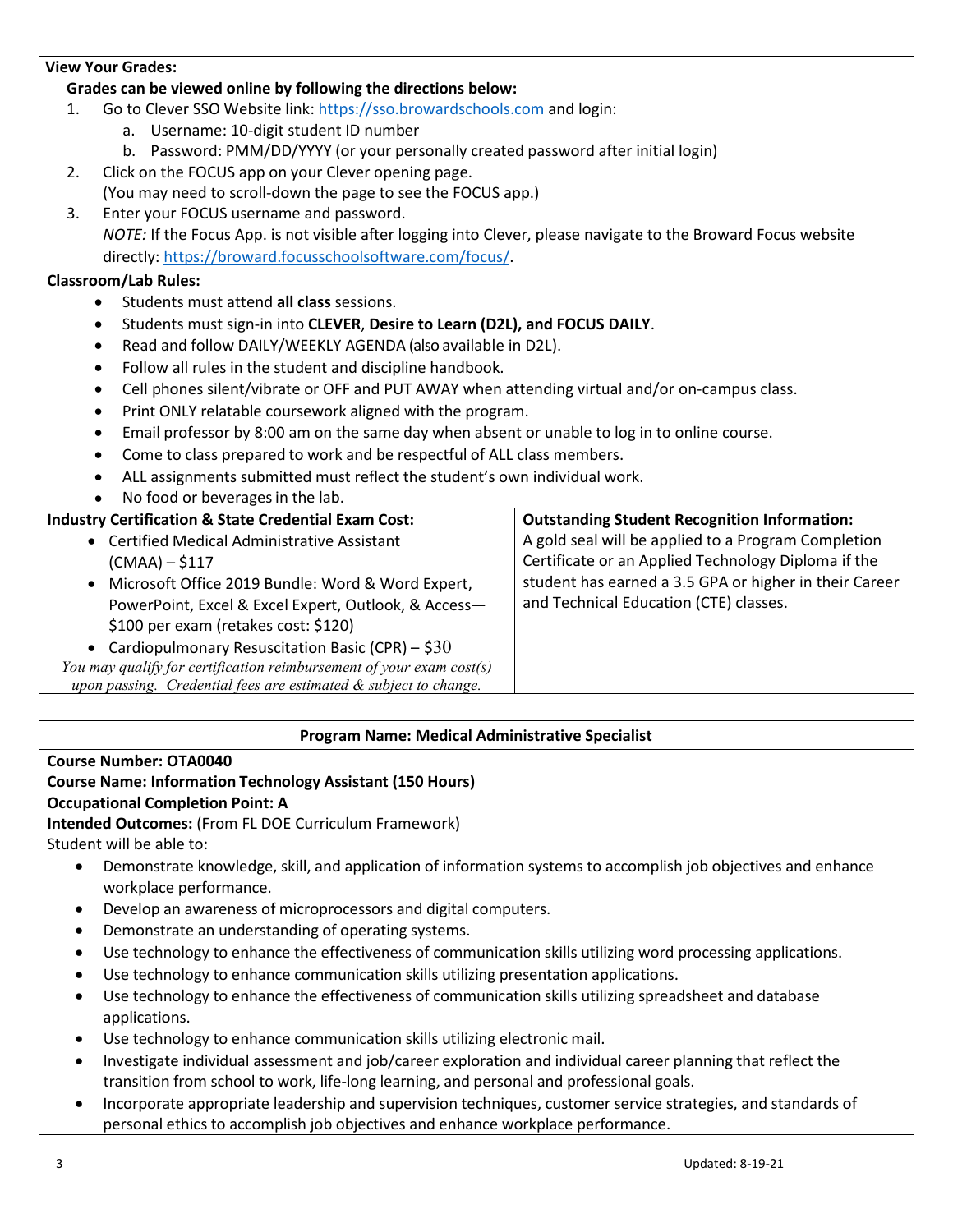- Demonstrate competence using computer networks, Internet, and online databases to facilitate collaborative or individual learning and communication.
- Demonstrate competence in page design applicable to the WWW.
- Develop an awareness of emerging technologies.
- Develop awareness of computer languages and software applications.
- Demonstrate comprehension and communication skills.

## **Course Number: OTA0041**

## **Course Name: Front Desk Specialist (300 Hours) Occupational Completion Point: B**

**Intended Outcomes:** (From FL DOE Curriculum Framework)

Student will be able to:

- Demonstrate knowledge, skill, and application of information systems to accomplish job objectives and enhance workplace of performance. Apply ergonomic principles applicable to the configuration of computer workstations.
- Demonstrate language arts knowledge and skills.
- Apply professional oral and written communication skills in a courteous, concise, and correct manner.
- Solve problems using critical thinking skills, creativity and innovation and by interpreting information and ideas.
- Practice quality performance incorporating customer service strategies in the learning environment and the workplace.
- Apply appropriate supervision techniques, standards of personal ethics, and knowledge of workplace regulatory practices to accomplish job objectives and enhance workplace performance.
- Incorporate knowledge gained from individual assessment and job/career exploration to design an individual career plan that reflects the transition from school to work, lifelong learning, and personal and professional goals.
- Demonstrate human relations/interpersonal skills appropriate for the workplace.
- Perform administrative office functions and responsibilities to accomplish job objectives and enhance workplace performance.
- Describe the importance of professional ethics and legal responsibilities.
- Participate in simulated work-based learning experiences.

# **Course Number: OTA0631**

# **Course Name: Medical Office Technologist (300 Hours)**

#### **Occupational Completion Point: C**

**Intended Outcomes:** (From FL DOE Curriculum Framework)

Student will be able to:

- Perform medical office functions and responsibilities to accomplish job objectives and enhance workplace performance.
- Participate in simulated work-based learning experiences in a medical office environment.
- Describe the roles within teams, work units, departments, organizations, inter-organizational systems, and the larger environment.
- Demonstrate leadership and teamwork skills needed to accomplish team goals and objectives.

#### **Course Number: OTA0651**

# **Course Name: Medical Administrative Specialist (300 Hours)**

#### **Occupational Completion Point: D**

**Intended Outcomes:** (From FL DOE Curriculum Framework)

Student will be able to:

- Perform medical office functions and responsibilities to accomplish job objectives and enhance workplace performance.
- Use technology to increase medical office support productivity and enhance workplace performance.
- Participate in simulated work-based learning experiences.
- Use technology to increase medical office support productivity and enhance workplace performance.